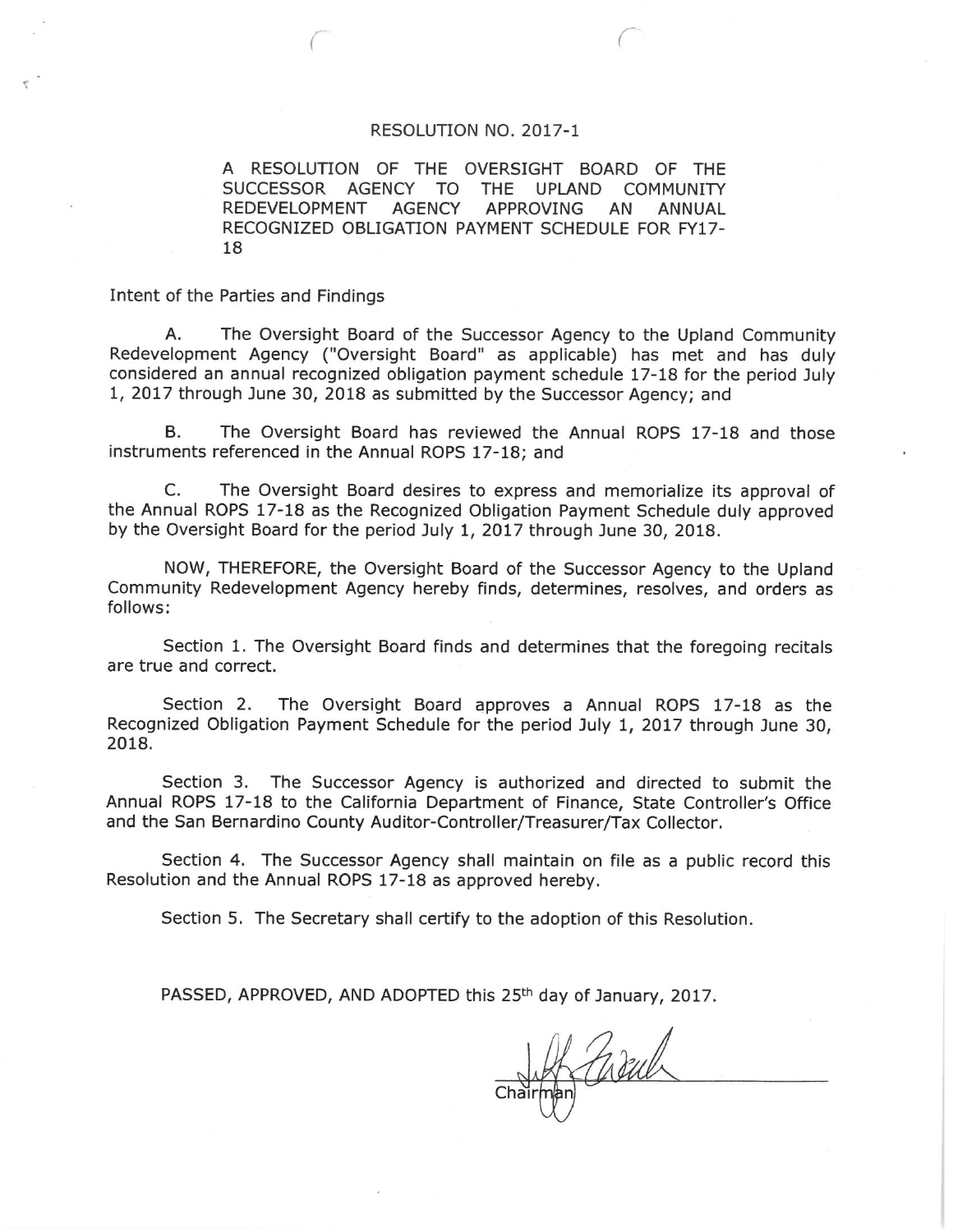I, Jeannette Vagnozzi, Secretary of the Oversight Board of the Successor Agency to the Upland Community Redevelopment Agency, do hereby certify that the foregoing Resolution was adopted at a regular meeting of the Oversight Board of the Successor Agency to the Upland Community Redevelopment Agency held on the 25th day of January, 2017, by the following vote:

AYES: Chair Zwack, Board Members Siddiqi, Dittman, Cable NOES: None ABSENT: Board Members Salamanca, Scheu, Parker **ABSTAINED: None** 

ATTEST:

Jeannette Vaghozzi etary

 $bhnsen$  $\overline{\varrho}$ ., Deputy City Clerk in and for the City of Upland, County of San Bernardino, hereby certify that the attached ORDINANCE NO. RESOLUTION NO.  $3017 - 1$ MINUTES dated 20 is a true and correct copy of the original on file in the City Clerk's Office. Deputy City Clerk of the City of Upland, California Executed on February  $-$ , 20 | 7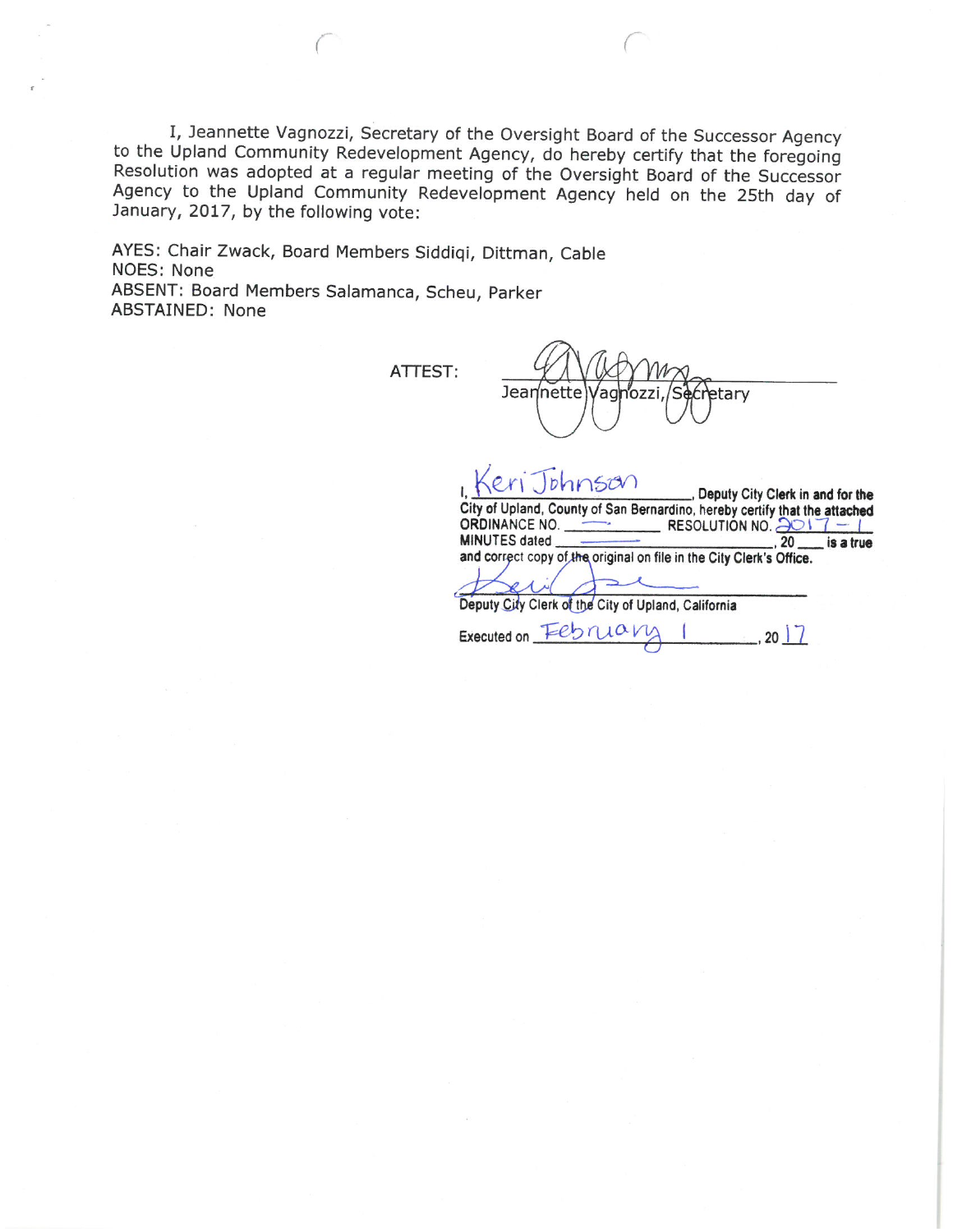## Recognized Obligation Payment Schedule (ROPS 17-18) - Summary<br>Filed for the July 1, 2017 through June 30, 2018 Period

| <b>Successor Agency:</b> | Upland         |  |
|--------------------------|----------------|--|
| <b>County:</b>           | San Bernardino |  |

|    | <b>Current Period Requested Funding for Enforceable Obligations (ROPS Detail)</b> | 17-18A Total<br>(July - December) | 17-18B Total<br>(January - June) | ROPS 17-18 Total |  |
|----|-----------------------------------------------------------------------------------|-----------------------------------|----------------------------------|------------------|--|
| A  | Enforceable Obligations Funded as Follows (B+C+D):                                |                                   | 525,019 \$<br>$-$ \$             | 525,019<br>学校会   |  |
| в  | <b>Bond Proceeds</b>                                                              | $\sim$                            |                                  |                  |  |
| C. | Reserve Balance                                                                   | $\overline{ }$                    | 525,019                          | 525,019          |  |
| D  | <b>Other Funds</b>                                                                | $\overline{\phantom{a}}$          |                                  |                  |  |
| Е  | Redevelopment Property Tax Trust Fund (RPTTF) (F+G):                              | 3,288,088 \$                      | $132,311$ \$                     | 3,420,399        |  |
| F. | <b>RPTTF</b>                                                                      | 3,288,088                         | 132,311                          | 3,420,399        |  |
| G. | <b>Administrative RPTTF</b>                                                       |                                   |                                  |                  |  |
| H. | <b>Current Period Enforceable Obligations (A+E):</b>                              | $3,288,088$ \$                    | 657,330 \$                       | 3,945,418        |  |

Certification of Oversight Board Chairman:<br>Pursuant to Section 34177 (o) of the Health and Safety code, I hereby<br>certify that the above is a true and accurate Recognized Obligation Payment Schedule for the above named successor agency.

Jeff Zwack, Development Services Dir.

Title Name Signature Date

 $\mathcal{P}_{\mathcal{A}}$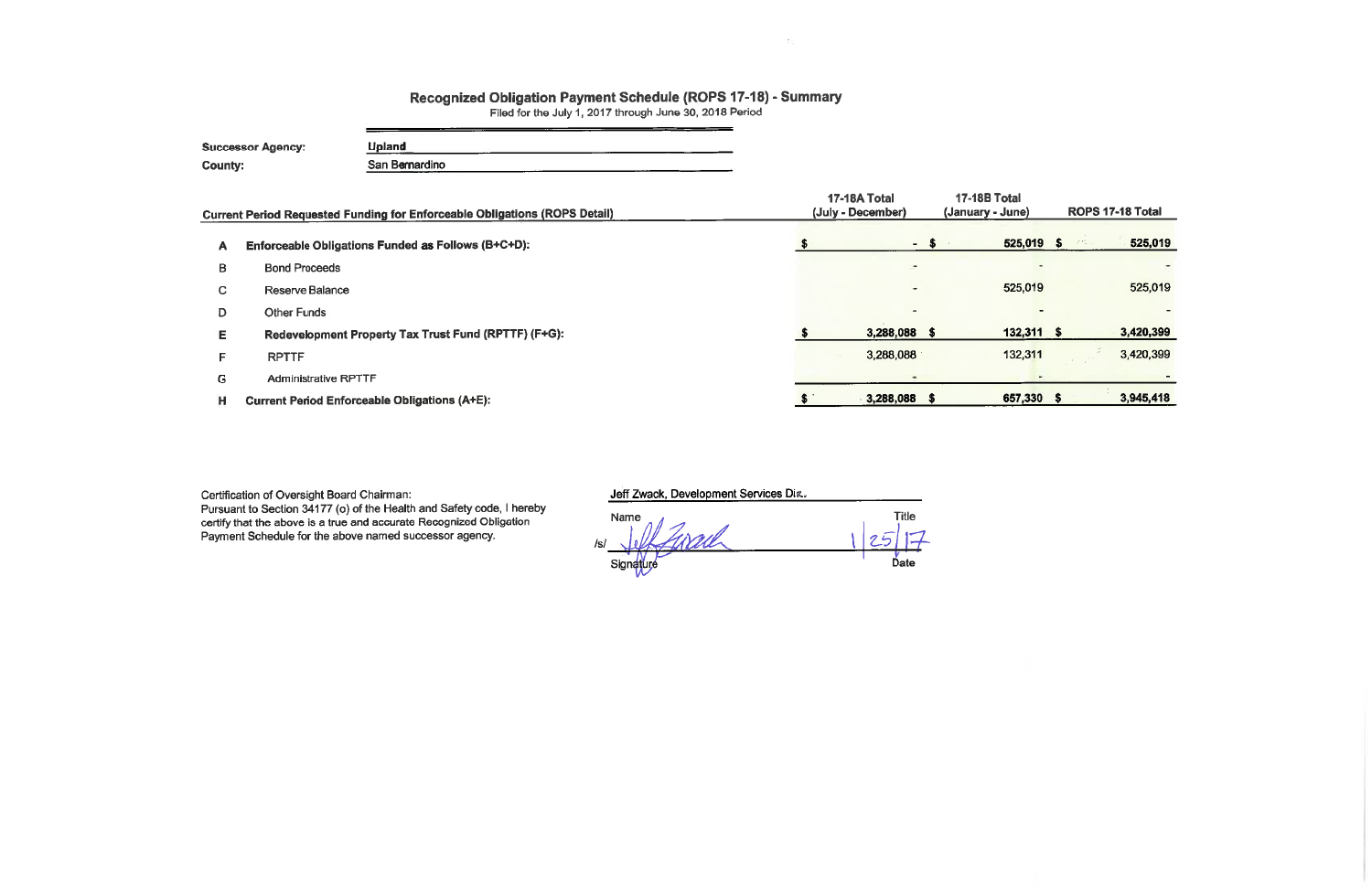|                                                                                              |                                                                                 |                                                              |                        |                                       |                                                   |                                                                                                                                                     | Upland Recognized Obligation Payment Schedule (ROPS 17-18) - ROPS Detail |                                  |                                  |                                                 |             |                                  |             |                      |                                                |                                                |       |                        |                                                |
|----------------------------------------------------------------------------------------------|---------------------------------------------------------------------------------|--------------------------------------------------------------|------------------------|---------------------------------------|---------------------------------------------------|-----------------------------------------------------------------------------------------------------------------------------------------------------|--------------------------------------------------------------------------|----------------------------------|----------------------------------|-------------------------------------------------|-------------|----------------------------------|-------------|----------------------|------------------------------------------------|------------------------------------------------|-------|------------------------|------------------------------------------------|
|                                                                                              | July 1, 2017 through June 30, 2018<br>(Report Amounts in Whole Dollars)         |                                                              |                        |                                       |                                                   |                                                                                                                                                     |                                                                          |                                  |                                  |                                                 |             |                                  |             |                      |                                                |                                                |       |                        |                                                |
| $\overline{A}$                                                                               | B                                                                               | $\mathbf{C}$                                                 | D                      | E.                                    | - F                                               | G                                                                                                                                                   | H<br>$\blacksquare$                                                      | J                                | K                                | M<br>$\mathbf{L}$                               | N           | $\circ$                          | <b>P</b>    | $\mathbf Q$          | $\mathbf R$                                    |                                                | U     | $\mathbf{v}$           | W                                              |
|                                                                                              |                                                                                 |                                                              |                        | Contract/Agreement Contract/Agreement |                                                   |                                                                                                                                                     | <b>Total Outstanding</b>                                                 |                                  | ROPS 17-18                       | 17-18A (July - December)<br><b>Fund Sources</b> |             |                                  | 17-18A      |                      | 17-18B (January - June)<br><b>Fund Sources</b> |                                                |       | 17-18B                 |                                                |
| Item #                                                                                       | Project Name/Debt Obligation                                                    | Obligation Type                                              | <b>Execution Date</b>  | <b>Termination Date</b>               | Payee                                             | <b>Description/Project Scope</b>                                                                                                                    | Debt or Obligation<br>Project Area<br>35,198,174                         | Retired                          | Total<br>$\frac{1}{5}$ 3,945,418 | Bond Proceeds Reserve Balance<br>$\cdot$ IS.    | Other Funds | RPTTF<br>$\frac{1}{5}$ 3,288,088 | Admin RPTTF | Total<br>3,288,088   | <b>Bond Proceeds</b>                           | Reserve Balance<br>Other Funds<br>$525,019$ \$ | RPTTF | Admin RPTTF<br>132,311 | Total<br>657,330                               |
|                                                                                              | 2 2006 TARB<br><b>Property Maintenance Expenses</b>                             | Bonds Issued On or Before<br>roperty Maintenance             | 11/1/2006<br>7/1/2013  | 9/1/2036<br>6/30/2014                 | <b>US Bank</b><br><b>Multiple Private Parties</b> | TAB 2006 (Refinanced Sept. 2016)<br>Successor Agency Properties Appraisal<br>Services, Insurance, landscaping,<br>Weed Abatement, Utilities, Alarm. |                                                                          | Y S<br>N.                        |                                  |                                                 |             |                                  |             |                      |                                                |                                                |       |                        |                                                |
|                                                                                              | 8 Bond Banking Services<br>9 Continuing Bond Disclosure<br>10 Salaries/Benefits | Fees<br>Fees                                                 | 11/1/2013<br>6/20/1998 | 6/30/2036<br>6/30/2036                | US Bank<br>Urban Futures<br>City Staff            | <b>Bond Banking Services</b><br>Continuing Bond Disclosure                                                                                          | 5,500<br>4,561                                                           | $N$ $\sqrt{S}$<br>$N$ \$         | 5,500<br>4,561                   |                                                 |             | 2,750                            |             | 2,750                |                                                |                                                |       | 2,750<br>4,561         | 2,750<br>$\mathbb{R}$<br>4,561<br>$\mathbb{R}$ |
|                                                                                              | 15 2013 TAB                                                                     | <b>Admin Costs</b><br>Refunding Bonds Issued After 5/19/2013 | 7/1/2013               | 6/30/2014<br>3/1/2024                 | <b>US Bank</b>                                    | Salaries/Benefits<br>2013 TAB                                                                                                                       | 250,000<br>17,340,650                                                    | N \$<br>N                        | 250,000<br>2,495,000<br>S.       |                                                 |             | 125,000<br>2,211,750             |             | 125,000<br>2,211,750 |                                                | 283,250                                        |       | 125,000                | $\frac{125,000}{283,250}$                      |
|                                                                                              | 16 Successor Agency Bond Debt                                                   | 6/27/12<br>Reserves                                          | 5/19/2013              | 3/1/2024                              | Reserve                                           | 2013 Bond Debt Reserve, per 2016                                                                                                                    | 283,250                                                                  | N                                | 283,250                          |                                                 |             | 283,250                          |             | 283,250              |                                                |                                                |       |                        |                                                |
|                                                                                              | Reserve Fund<br>21 No. 1 Loan Agreement                                         | City/County Loans After                                      | 2/23/2015              | 2/23/2018                             | City of Upland                                    | Indenture<br><b>Reimbursement Payment</b>                                                                                                           |                                                                          | N                                |                                  |                                                 |             |                                  |             |                      |                                                |                                                |       |                        |                                                |
|                                                                                              | 22 No. 2 Loan Agreement                                                         | 27/11<br>City/County Loans After                             | 2/23/2015              | 2/23/2018                             | <b>City of Upland</b>                             | <b>Reimbursement Payment</b>                                                                                                                        |                                                                          | N                                |                                  |                                                 |             |                                  |             |                      |                                                |                                                |       |                        |                                                |
|                                                                                              | 23 2016 Tax Allocation Refund. Bonds Refunding Bonds Issued After 9/14/2016     | 27/11                                                        |                        | 3/1/2024                              | US Bank                                           | Bonds issued to refund the 2006 TAB                                                                                                                 | 17,072,444                                                               | N                                | 665,338<br>$\mathcal{S}$         |                                                 |             | 423,569                          |             | 423,569              |                                                | 241,769                                        |       |                        | 241,769                                        |
|                                                                                              | 24 2016 Tax Allocation Refund. Bonds                                            | /27/12<br>Reserves                                           | 9/14/2016              | 3/1/2024                              | Reserve                                           | 2016 Bond Debt Reserve, per 2016                                                                                                                    | 241,769                                                                  | N                                | 241,769                          |                                                 |             | 241,769                          |             | 241,769              |                                                |                                                |       |                        |                                                |
| 25                                                                                           |                                                                                 |                                                              |                        |                                       |                                                   | Indenture                                                                                                                                           |                                                                          | $N$ \$                           |                                  |                                                 |             |                                  |             |                      |                                                |                                                |       |                        |                                                |
| $\frac{26}{27}$                                                                              |                                                                                 |                                                              |                        |                                       |                                                   |                                                                                                                                                     |                                                                          | $N$ \$<br>$N$ $S$                |                                  |                                                 |             |                                  |             |                      |                                                |                                                |       |                        | IS.                                            |
| 28                                                                                           |                                                                                 |                                                              |                        |                                       |                                                   |                                                                                                                                                     |                                                                          | $N$ $S$                          |                                  |                                                 |             |                                  |             |                      |                                                |                                                |       |                        | IS.                                            |
| 29<br>30                                                                                     |                                                                                 |                                                              |                        |                                       |                                                   |                                                                                                                                                     |                                                                          | $N$ \$<br><b>N</b> \$            |                                  |                                                 |             |                                  |             |                      |                                                |                                                |       |                        | $\mathbb{R}$                                   |
| 31<br>32                                                                                     |                                                                                 |                                                              |                        |                                       |                                                   |                                                                                                                                                     |                                                                          | N \$<br>$N$ \$                   |                                  |                                                 |             |                                  |             |                      |                                                |                                                |       |                        | IS.<br>IS.                                     |
| 33                                                                                           |                                                                                 |                                                              |                        |                                       |                                                   |                                                                                                                                                     |                                                                          | $N$ \$                           |                                  |                                                 |             |                                  |             |                      |                                                |                                                |       |                        | $\mathsf{S}$                                   |
| 34<br>35                                                                                     |                                                                                 |                                                              |                        |                                       |                                                   |                                                                                                                                                     |                                                                          | $N$ \$<br>$N$ $S$                |                                  |                                                 |             |                                  |             |                      |                                                |                                                |       |                        | <b>S</b>                                       |
| 36<br>37                                                                                     |                                                                                 |                                                              |                        |                                       |                                                   |                                                                                                                                                     |                                                                          | $N$ $S$                          |                                  |                                                 |             |                                  |             |                      |                                                |                                                |       |                        | l St<br>$\mathbb{R}$                           |
| 38                                                                                           |                                                                                 |                                                              |                        |                                       |                                                   |                                                                                                                                                     |                                                                          | $N$ \$<br>$N$ $S$                |                                  |                                                 |             |                                  |             |                      |                                                |                                                |       |                        |                                                |
| 39<br>40                                                                                     |                                                                                 |                                                              |                        |                                       |                                                   |                                                                                                                                                     |                                                                          | N <sub>S</sub><br>$N$ $\sqrt{S}$ |                                  |                                                 |             |                                  |             |                      |                                                |                                                |       |                        | IS.<br><b>S</b>                                |
| 41                                                                                           |                                                                                 |                                                              |                        |                                       |                                                   |                                                                                                                                                     |                                                                          | $N$ $S$                          |                                  |                                                 |             |                                  |             |                      |                                                |                                                |       |                        | $\mathbb{R}$                                   |
| $-42$<br>43                                                                                  |                                                                                 |                                                              |                        |                                       |                                                   |                                                                                                                                                     |                                                                          | $N$ \$<br>$N$ \$                 |                                  |                                                 |             |                                  |             |                      |                                                |                                                |       |                        |                                                |
| 44<br>45                                                                                     |                                                                                 |                                                              |                        |                                       |                                                   |                                                                                                                                                     |                                                                          | $N$ $\sqrt{S}$<br>$N$ $S$        |                                  |                                                 |             |                                  |             |                      |                                                |                                                |       |                        | $\sqrt{S}$<br>$\mathbb{R}$                     |
| 46                                                                                           |                                                                                 |                                                              |                        |                                       |                                                   |                                                                                                                                                     |                                                                          | $N$ $S$                          |                                  |                                                 |             |                                  |             |                      |                                                |                                                |       |                        |                                                |
| 47                                                                                           |                                                                                 |                                                              |                        |                                       |                                                   |                                                                                                                                                     |                                                                          | $N$ \$<br>$N$ $S$                |                                  |                                                 |             |                                  |             |                      |                                                |                                                |       |                        |                                                |
| $\frac{48}{49}$<br>50                                                                        |                                                                                 |                                                              |                        |                                       |                                                   |                                                                                                                                                     |                                                                          | $N$ \$<br>$N$ \$                 |                                  |                                                 |             |                                  |             |                      |                                                |                                                |       |                        | $\mathbb{R}$<br>$\mathbb{R}$                   |
| 51                                                                                           |                                                                                 |                                                              |                        |                                       |                                                   |                                                                                                                                                     |                                                                          | $N$ \$                           |                                  |                                                 |             |                                  |             |                      |                                                |                                                |       |                        |                                                |
| 52                                                                                           |                                                                                 |                                                              |                        |                                       |                                                   |                                                                                                                                                     |                                                                          | $N$ $S$<br>$N$ $\sqrt{S}$        |                                  |                                                 |             |                                  |             |                      |                                                |                                                |       |                        | $\sqrt{S}$                                     |
| $\frac{53}{54}$                                                                              |                                                                                 |                                                              |                        |                                       |                                                   |                                                                                                                                                     |                                                                          | $N$ $S$                          |                                  |                                                 |             |                                  |             |                      |                                                |                                                |       |                        | I ¢                                            |
| 55<br>56                                                                                     |                                                                                 |                                                              |                        |                                       |                                                   |                                                                                                                                                     |                                                                          | <b>N</b> \$<br>$N$ \$            |                                  |                                                 |             |                                  |             |                      |                                                |                                                |       |                        | l Si                                           |
| $\overline{57}$                                                                              |                                                                                 |                                                              |                        |                                       |                                                   |                                                                                                                                                     |                                                                          | $N$ $S$<br>$N$ \$                |                                  |                                                 |             |                                  |             |                      |                                                |                                                |       |                        | $\sqrt{s}$<br>$\sqrt{s}$                       |
|                                                                                              |                                                                                 |                                                              |                        |                                       |                                                   |                                                                                                                                                     |                                                                          | N \$                             |                                  |                                                 |             |                                  |             |                      |                                                |                                                |       |                        | $\sqrt{S}$                                     |
|                                                                                              |                                                                                 |                                                              |                        |                                       |                                                   |                                                                                                                                                     |                                                                          | N \$<br>$N$ $\sqrt{S}$           |                                  |                                                 |             |                                  |             |                      |                                                |                                                |       |                        | <b>S</b><br>$\mathsf{S}$                       |
|                                                                                              |                                                                                 |                                                              |                        |                                       |                                                   |                                                                                                                                                     |                                                                          | $N$ \$                           |                                  |                                                 |             |                                  |             |                      |                                                |                                                |       |                        | $\sqrt{s}$                                     |
| $\begin{array}{r} 37 \\ 58 \\ 59 \\ 60 \\ 61 \\ \hline 62 \\ 63 \\ \hline 64 \\ \end{array}$ |                                                                                 |                                                              |                        |                                       |                                                   |                                                                                                                                                     |                                                                          | $N$ \$<br>$N$ \$                 |                                  |                                                 |             |                                  |             |                      |                                                |                                                |       |                        | $\sqrt{S}$<br>$\mathbb{R}$                     |
| $\frac{65}{66}$<br>$\frac{66}{67}$<br>$\frac{68}{69}$                                        |                                                                                 |                                                              |                        |                                       |                                                   |                                                                                                                                                     |                                                                          | $N$ $S$<br>$N$ \$                |                                  |                                                 |             |                                  |             |                      |                                                |                                                |       |                        | IS-<br>$\sqrt{S}$                              |
|                                                                                              |                                                                                 |                                                              |                        |                                       |                                                   |                                                                                                                                                     |                                                                          | $N$ \$<br>$N$ \$                 |                                  |                                                 |             |                                  |             |                      |                                                |                                                |       |                        | $\sqrt{S}$                                     |
|                                                                                              |                                                                                 |                                                              |                        |                                       |                                                   |                                                                                                                                                     |                                                                          | $N$ \$                           |                                  |                                                 |             |                                  |             |                      |                                                |                                                |       |                        | <b>S</b><br>$\sqrt{S}$                         |
| $rac{1}{70}$<br>71                                                                           |                                                                                 |                                                              |                        |                                       |                                                   |                                                                                                                                                     |                                                                          | $N$ \$<br><b>N</b> \$            |                                  |                                                 |             |                                  |             |                      |                                                |                                                |       |                        | $\sqrt{s}$<br>$\sqrt{S}$                       |
|                                                                                              |                                                                                 |                                                              |                        |                                       |                                                   |                                                                                                                                                     |                                                                          | <b>N</b> \$                      |                                  |                                                 |             |                                  |             |                      |                                                |                                                |       |                        | $\sqrt{S}$                                     |
| $\begin{array}{r} \n 72 \\ \hline\n 73 \\ \hline\n 74\n \end{array}$                         |                                                                                 |                                                              |                        |                                       |                                                   |                                                                                                                                                     |                                                                          | $N$ $\sqrt{S}$<br>$N$ \$         |                                  |                                                 |             |                                  |             |                      |                                                |                                                |       |                        | $\sqrt{S}$<br>$\sqrt{s}$                       |
| 14<br>75<br>76<br>77<br>78<br>79<br>80<br>81<br>82<br>83<br>83<br>83<br>83<br>83<br>1        |                                                                                 |                                                              |                        |                                       |                                                   |                                                                                                                                                     |                                                                          | $N$ $S$<br>$N$ \$                |                                  |                                                 |             |                                  |             |                      |                                                |                                                |       |                        | $\sqrt{S}$<br>$\sqrt{S}$                       |
|                                                                                              |                                                                                 |                                                              |                        |                                       |                                                   |                                                                                                                                                     |                                                                          | $N$ $\sqrt{S}$                   |                                  |                                                 |             |                                  |             |                      |                                                |                                                |       |                        | IS-                                            |
|                                                                                              |                                                                                 |                                                              |                        |                                       |                                                   |                                                                                                                                                     |                                                                          | $N$ $\vert S \vert$<br>$N$ $S$   |                                  |                                                 |             |                                  |             |                      |                                                |                                                |       |                        | $\mathsf{S}$<br>$\mathsf{S}$                   |
|                                                                                              |                                                                                 |                                                              |                        |                                       |                                                   |                                                                                                                                                     |                                                                          | N \$                             |                                  |                                                 |             |                                  |             |                      |                                                |                                                |       |                        | IS-                                            |
|                                                                                              |                                                                                 |                                                              |                        |                                       |                                                   |                                                                                                                                                     |                                                                          | N   \$<br>$N$ $S$                |                                  |                                                 |             |                                  |             |                      |                                                |                                                |       |                        | l Si<br>$\sqrt{s}$                             |
| 84                                                                                           |                                                                                 |                                                              |                        |                                       |                                                   |                                                                                                                                                     |                                                                          | $N$ $S$<br>$N$ \$                |                                  |                                                 |             |                                  |             |                      |                                                |                                                |       |                        | $\sqrt{s}$<br>$\sqrt{S}$                       |
|                                                                                              |                                                                                 |                                                              |                        |                                       |                                                   |                                                                                                                                                     |                                                                          | N \$                             |                                  |                                                 |             |                                  |             |                      |                                                |                                                |       |                        | <b>S</b>                                       |
| $\begin{array}{r} 85 \\ \hline 86 \\ \hline 87 \end{array}$                                  |                                                                                 |                                                              |                        |                                       |                                                   |                                                                                                                                                     |                                                                          | $N$ $S$<br>$N$ \$                |                                  |                                                 |             |                                  |             |                      |                                                |                                                |       |                        | $\mathbf{s}$<br>$\mathsf{s}$                   |
| 88                                                                                           |                                                                                 |                                                              |                        |                                       |                                                   |                                                                                                                                                     |                                                                          | $N$ $\sqrt{S}$                   |                                  |                                                 |             |                                  |             |                      |                                                |                                                |       |                        | $\mathsf{S}$                                   |
| $\begin{array}{r} 89 \\ \hline 90 \\ \hline 91 \end{array}$                                  |                                                                                 |                                                              |                        |                                       |                                                   |                                                                                                                                                     |                                                                          | N \$<br>$N$ $S$                  |                                  |                                                 |             |                                  |             |                      |                                                |                                                |       |                        | $\sqrt{S}$<br>$\mathsf{S}$                     |
|                                                                                              |                                                                                 |                                                              |                        |                                       |                                                   |                                                                                                                                                     |                                                                          | $N$ \$                           |                                  |                                                 |             |                                  |             |                      |                                                |                                                |       |                        | $\sqrt{S}$                                     |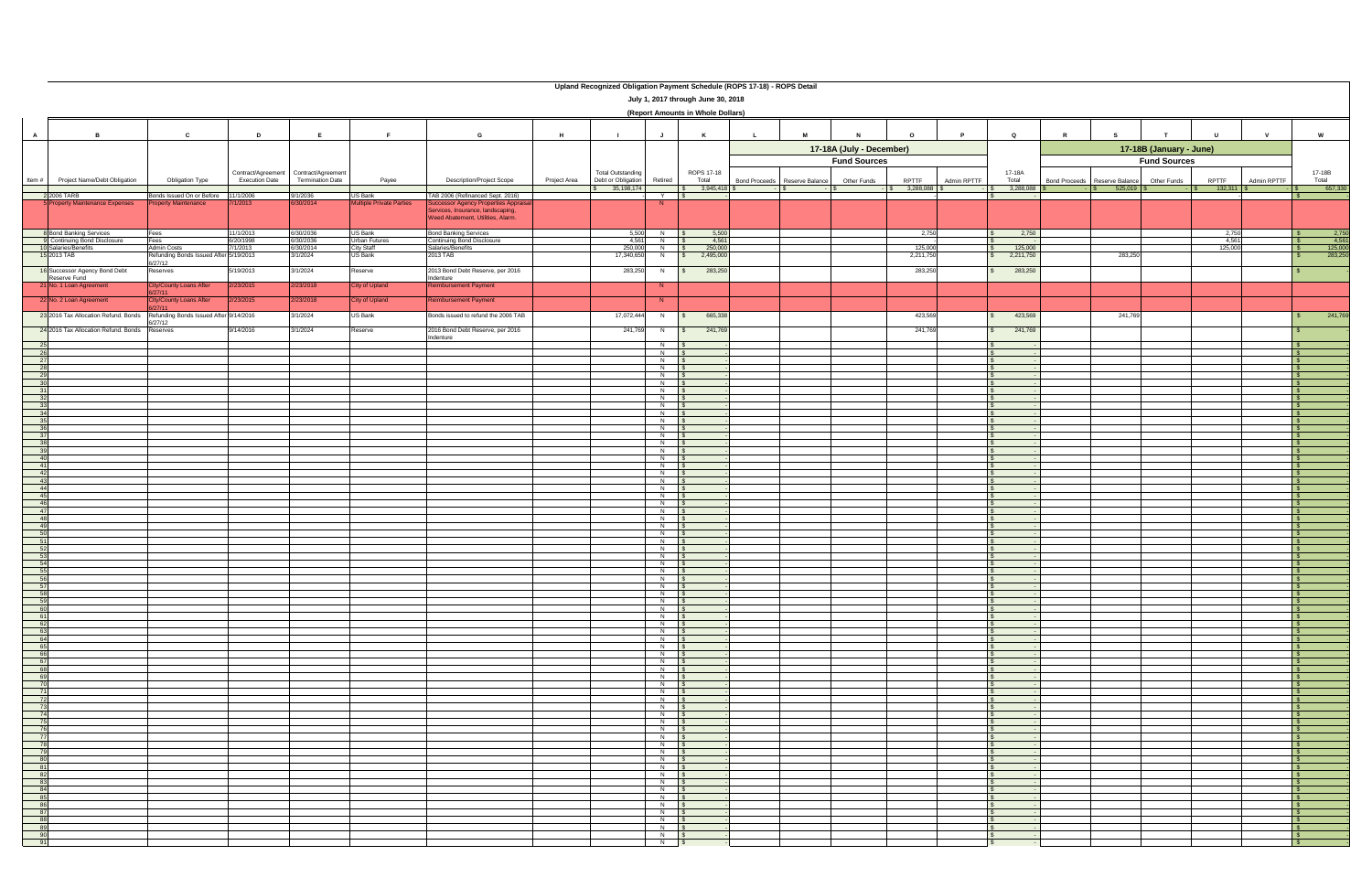|                | Pursuant to Health and Safety Code section 34177 (I), Redevelopment Property Tax Trust Fund (RPTTF) may be listed as a source of payment on the ROPS, but only to the extent no other funding source is available |                              |                              |                               |                                      |                           |                           |                 |  |
|----------------|-------------------------------------------------------------------------------------------------------------------------------------------------------------------------------------------------------------------|------------------------------|------------------------------|-------------------------------|--------------------------------------|---------------------------|---------------------------|-----------------|--|
|                | or when payment from property tax revenues is required by an enforceable obligation. For tips on how to complete the Report of Cash Balances Form, see Cash Balance Tips Sheet.                                   |                              |                              |                               |                                      |                           |                           |                 |  |
| $\mathsf{A}$   | $\, {\bf B}$                                                                                                                                                                                                      | C                            | D                            | Е                             | F.                                   | G                         | H                         |                 |  |
|                |                                                                                                                                                                                                                   |                              |                              | <b>Fund Sources</b>           |                                      |                           |                           |                 |  |
|                |                                                                                                                                                                                                                   |                              | <b>Bond Proceeds</b>         |                               | <b>Reserve Balance</b>               | Other                     | <b>RPTTF</b>              |                 |  |
|                |                                                                                                                                                                                                                   |                              |                              | Prior ROPS<br>period balances | Prior ROPS<br><b>RPTTF</b>           |                           |                           |                 |  |
|                |                                                                                                                                                                                                                   | Bonds issued on<br>or before | Bonds issued on              | and DDR RPTTF<br>balances     | distributed as<br>reserve for future | Rent,                     | Non-Admin                 |                 |  |
|                | <b>Cash Balance Information by ROPS Period</b>                                                                                                                                                                    | 12/31/10                     | or after 01/01/11            | retained                      | period(s)                            | grants,<br>interest, etc. | and<br>Admin              | <b>Comments</b> |  |
|                | ROPS 15-16B Actuals (01/01/16 - 06/30/16)                                                                                                                                                                         |                              |                              |                               |                                      |                           |                           |                 |  |
|                | Beginning Available Cash Balance (Actual 01/01/16)                                                                                                                                                                |                              |                              |                               |                                      |                           |                           |                 |  |
|                |                                                                                                                                                                                                                   |                              |                              |                               |                                      |                           |                           |                 |  |
|                |                                                                                                                                                                                                                   | 113,865                      | 2,457,398                    | (210, 178)                    |                                      | 27,813                    |                           |                 |  |
| $\overline{2}$ | Revenue/Income (Actual 06/30/16)                                                                                                                                                                                  |                              |                              |                               |                                      |                           |                           |                 |  |
|                | RPTTF amounts should tie to the ROPS 15-16B distribution from the<br>County Auditor-Controller during June 2016                                                                                                   |                              |                              |                               |                                      |                           |                           |                 |  |
|                |                                                                                                                                                                                                                   |                              |                              |                               |                                      |                           |                           |                 |  |
| $\mathbf{3}$   | Expenditures for ROPS 15-16B Enforceable Obligations (Actual                                                                                                                                                      |                              |                              |                               |                                      | 40,069                    | 769,204                   |                 |  |
|                | 06/30/16)                                                                                                                                                                                                         |                              |                              |                               |                                      |                           |                           |                 |  |
|                |                                                                                                                                                                                                                   |                              |                              |                               |                                      |                           |                           |                 |  |
|                |                                                                                                                                                                                                                   | 294,353                      | 339,350                      |                               |                                      |                           | 123,693                   |                 |  |
| $\overline{4}$ | Retention of Available Cash Balance (Actual 06/30/16)<br>RPTTF amount retained should only include the amounts distributed as                                                                                     |                              |                              |                               |                                      |                           |                           |                 |  |
|                | reserve for future period(s)                                                                                                                                                                                      |                              |                              |                               |                                      |                           |                           |                 |  |
|                |                                                                                                                                                                                                                   |                              |                              |                               |                                      |                           | 2,794,954                 |                 |  |
|                | 5  ROPS 15-16B RPTTF Balances Remaining                                                                                                                                                                           |                              |                              |                               |                                      |                           |                           |                 |  |
|                |                                                                                                                                                                                                                   | No entry required            |                              |                               |                                      |                           |                           |                 |  |
|                |                                                                                                                                                                                                                   |                              |                              |                               |                                      |                           |                           |                 |  |
|                | 6 Ending Actual Available Cash Balance                                                                                                                                                                            |                              |                              |                               |                                      |                           |                           |                 |  |
|                | C to G = $(1 + 2 - 3 - 4)$ , H = $(1 + 2 - 3 - 4 - 5)$                                                                                                                                                            |                              |                              |                               |                                      |                           |                           |                 |  |
|                |                                                                                                                                                                                                                   |                              |                              |                               |                                      |                           |                           |                 |  |
|                |                                                                                                                                                                                                                   | \$                           | $(180, 488)$ \$ 2,118,048 \$ | $(210, 178)$ \$               |                                      | I \$                      | $67,882$ \$ $(2,149,443)$ |                 |  |

## **Upland Recognized Obligation Payment Schedule (ROPS 17-18) - Report of Cash Balances (Report Amounts in Whole Dollars)**